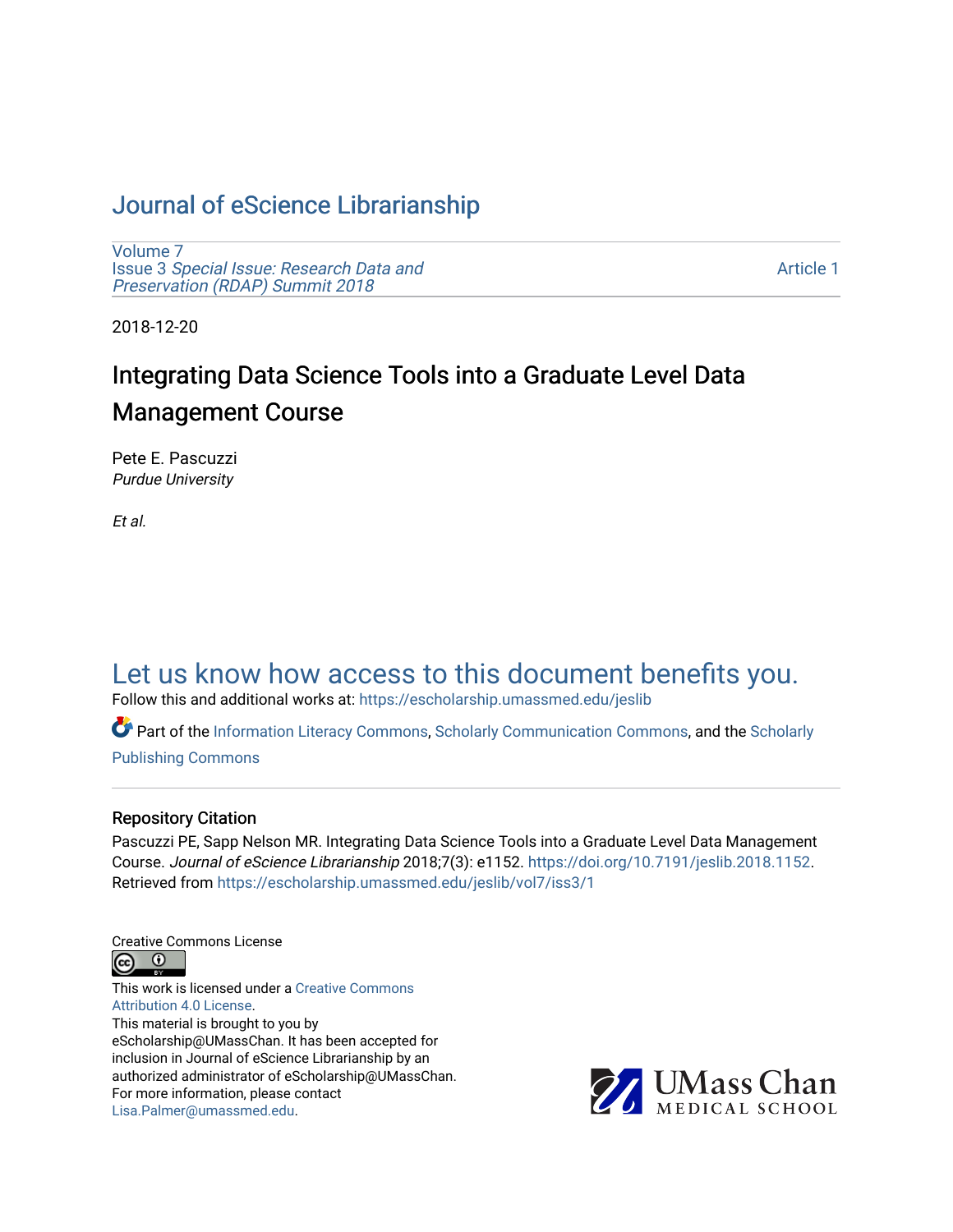

Journal of eScience Librarianship

putting the pieces together: theory and practice

## Full-Length Paper

### **Integrating Data Science Tools into a Graduate Level Data Management Course**

Pete E. Pascuzzi and Megan R. Sapp Nelson

Purdue University, West Lafayette, IN, USA

#### **Abstract**

**Objective**: This paper describes a project to revise an existing research data management (RDM) course to include instruction in computer skills with robust data science tools.

**Setting: A Carnegie R1 university.** 

**Brief Description**: Graduate student researchers need training in the basic concepts of RDM. However, they generally lack experience with robust data science tools to implement these concepts holistically. Two library instructors fundamentally redesigned an existing research RDM course to include instruction with such tools. The course was divided into lecture and lab sections to facilitate the increased instructional burden. Learning objectives and assessments were designed at a higher order to allow students to demonstrate that they not only understood course concepts but could use their computer skills to implement these concepts.

**Results**: Twelve students completed the first iteration of the course. Feedback from these students was very positive, and they appreciated the combination of theoretical concepts, computer skills and hands-on activities. Based on student feedback, future iterations of the course will include more "flipped" content including video lectures and interactive computer tutorials to maximize active learning time in both lecture and lab.

**Correspondence**: Pete Pascuzzi: [ppascuzz@purdue.edu](mailto:ppascuzz@purdue.edu)

**Keywords**: data information literacy, flipped instruction, backwards design, active learning, graduate education, STEM education, research data management, data science, R, RStudio, Excel, Unix **Rights and Permissions**: Copyright Pascuzzi & Sapp Nelson © 2018

**Disclosures**: The substance of this article is based upon a poster presentation at RDAP Summit 2018. Additional information at end of article.



All content in Journal of eScience Librarianship, unless otherwise noted, is licensed under a [Creative Commons Attribution 4.0 International License.](http://creativecommons.org/licenses/by/4.0/)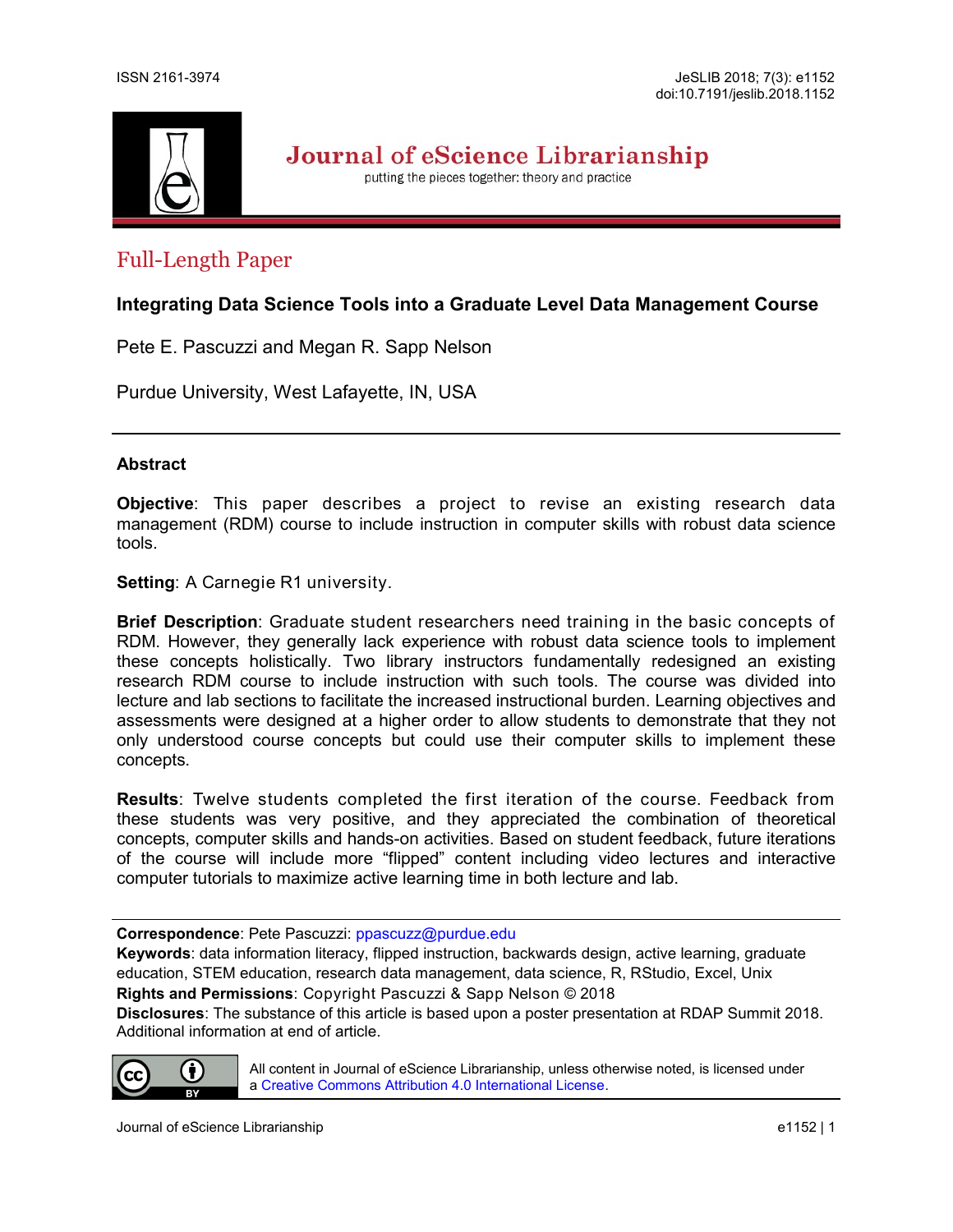#### **Introduction**

Teaching research data management to graduate students is a trend within information literacy instruction (Carlson et al. 2011; Qin and D'ignazio 2010; Whitmire 2015). A variety of pedagogies have been used, including one shot guest lectures (Westra and Walton 2015), online courses (Johnston and Jeffryes 2014b), traditional courses (Bracke and Fosmire 2015), workshops (Adamick, Reznik-Zellen, and Sheridan 2012), team-based active learning (Clement et al. 2017), and blended learning (Zhang, Goodman, and Xie 2015).

Initial offerings provided instruction on the basic concepts of research data management (Carlson et al. 2011; Qin and D'ignazio 2010). Over time, the educational objectives have become more specific, either by discipline (e.g. agriculture (Carlson and Bracke 2015), engineering (Holles and Schmidt 2018; Johnston and Jeffryes 2014a), meteorology (Frank and Pharo 2016), business (Macy and Coates 2016), climate sciences (Thielen et al. 2017), GIS (Widener and Reese 2016), architecture, history, and social work (Addison, Aaron and Moore, Jennifer 2015), or by skill set (visualization (Konkiel, Marshall, and Polley 2013), personal health data (Johnson 2017), and personal digital archiving (Mannheimer and Banta 2018). Active learning is often an integral part of this instruction to provide students a hands-on experience.

A common limitation of the active learning problems is that students must use data science tools with significant shortcomings because there is no time to train them to use more robust tools. For example, you can teach students to do data validation or visualization with Excel, but it has critical shortcomings in documenting workflows or preventing data corruption. In practice, students may leave the course, workshop or lecture with a list of theoretical data management concepts they need to implement, but they lack the skills to apply these concepts holistically.

This article describes the redesign of an introductory, graduate-level data management course that was developed by librarians at a Carnegie R1 University (Carlson and Stowell Bracke 2015). The original course was offered in collaboration with a department in the life sciences with disciplinary faculty and librarians as instructors. Recent changes at the University included the ability of the library to offer credit courses independent of other departments, and a University-wide data science initiative. These changes warranted a fundamental reimagining of the course rather than simple revision with a major goal of providing students some training with data science tools that they can use to address their data management needs.

#### **Course Development**

Previous experiences with the original course informed the course development. The original course covered the fundamental concepts of research data management using an active learning approach. However, given the constraints of the course, the active learning activities typically did not use the tools common to the students' research discipline. For example, file and directory names were developed and critiqued based on the capacity for a person to determine the contents of the file. The only tools that are required for this exercise are a whiteboard. However, file and directory names can contain important metadata that can be parsed computationally and incorporated into data analysis workflows (Noble 2009). This latter concept is difficult to teach unless students can actually manipulate the file and directory names with tools such as Python, R, and UNIX. Thus, there was a clear opportunity to provide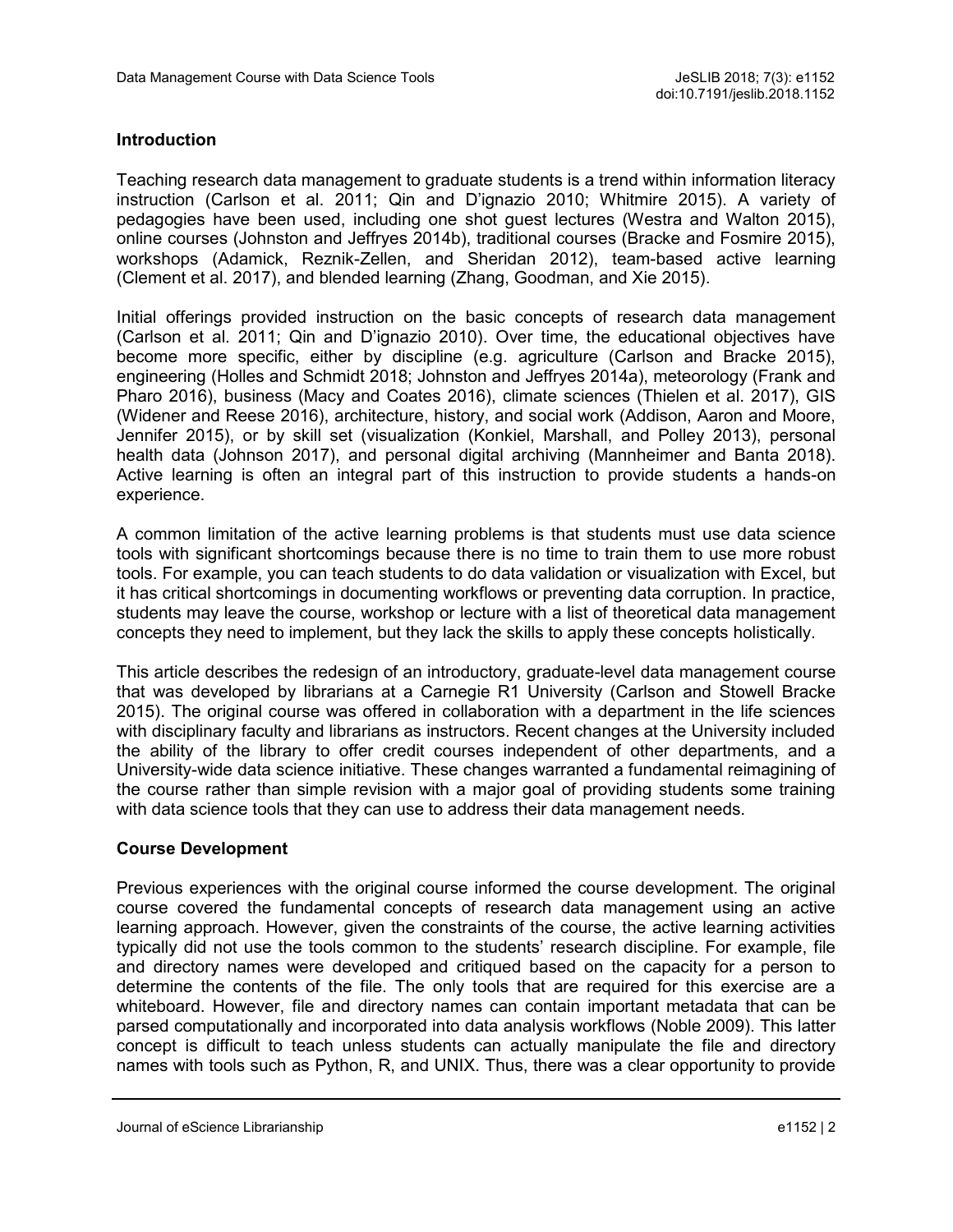some training with computational tools to enhance the active learning activities of the original course.

The liaison experiences and skills of the course developers dictated software and tool selection for the course. These experiences include instruction at the graduate level and research consultations with both graduate students and faculty spanning multiple departments in six colleges in the life sciences and engineering, so the developers are very familiar with the tools utilized by the target students. Another major factor in software and tool selection is that it should be open-source or widely available. Importantly, one developer has extensive experience with computational tools used in the life sciences including Excel, R, and UNIX. Therefore, these tools were chosen for course.

From inception, the course was targeted to graduate students in disciplines that generate quantitative data such as the life sciences and engineering. Course development used a backwards design philosophy (Wiggins and McTighe 2005). Learning objectives were identified for the course as a starting point for creating learning and assessment activities, and include knowledge and skills from the DIL competencies:

- Students will implement current best strategies for their own research project to address the major goals of research data management.
- Students will learn how to efficiently use a computer as their primary data management tool based on knowledge of how files and data are stored on Windows, Mac, and UNIX computer systems.
- Students will devise efficient strategies to collect, store, organize, analyze and share their research data dictated by basic data types, dataset organizations, and best practices for data publication.
- Students will adapt and apply existing metadata schema to their own research data to maximize data publication.
- Students will discover a wide range of public data repositories so that they can identify, acquire, explore, clean, and incorporate published data into their own research project.
- Students will prepare datasets for publication by identifying appropriate repositories, choosing the best format for data sharing and assigning sufficient metadata.
- Students will devise a data management plan that complies with one or more major government funding agencies.

Course development guidelines at the University specify that graduate-level courses must achieve higher-order learning objectives, so all outcomes were designed at Bloom's taxonomy levels of apply or above. Importantly, the learning outcomes can be assessed with activities that allow students to implement DIL competencies using computer skills. The DIL competencies were mapped to computer skills (Figure 1) to facilitate this goal.

Given that the course must deliver both theoretical concepts and hands-on computer skills, the developers scheduled the course with both lecture and lab periods on different days. This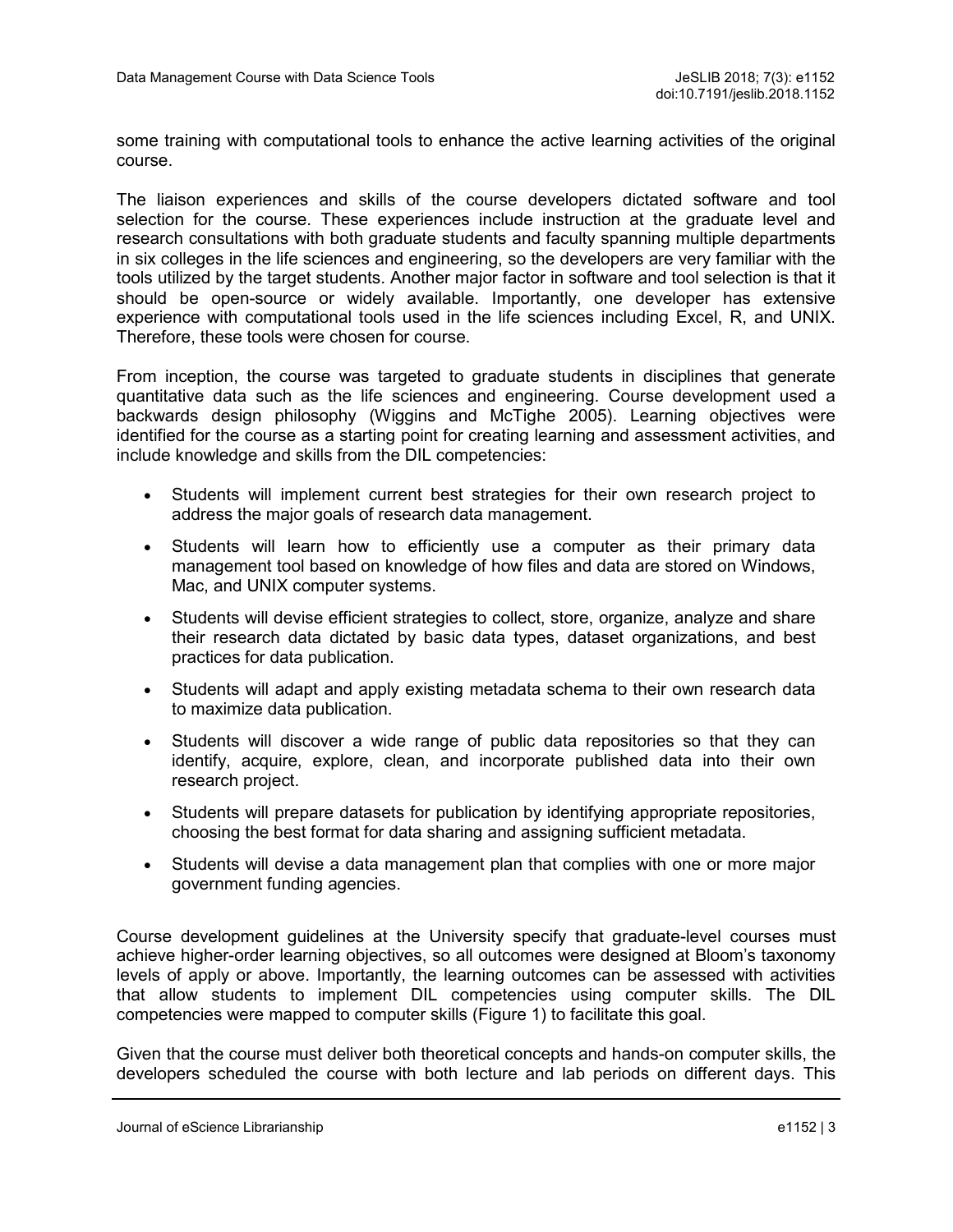

**Figure 1**: Select Data Information Literacy Competencies Mapped to Computer Skills. The links between data information literacy competencies embedded in the learning objectives to computer skills taught in the lab are explicitly discussed with students to emphasize the strengths and weaknesses of each tool.

allows flexibility for the instruction team, e.g. one instructor can deliver the theoretical material while the other can focus on teaching the computer skills. This also allows students time to internalize concepts before they implement them in the lab.

#### **Lecture**

The lecture content provides a theoretical underpinning for the data management activities that the students carry out in the lab. It also gives the students the basic knowledge needed to manage their data outside the class (Table 1).

Each lecture features a hands-on activity that applies the skill that is the focus of the lecture. These activities may apply to data sets, but may also use case studies, discussion, dummy data sets, or educational modules that are publically available such as DataOne (Henkel et al. 2017). The goal of each activity is to stimulate thinking and discussion among the students on the theory behind best data management practices and to evaluate the consequences of bad choices.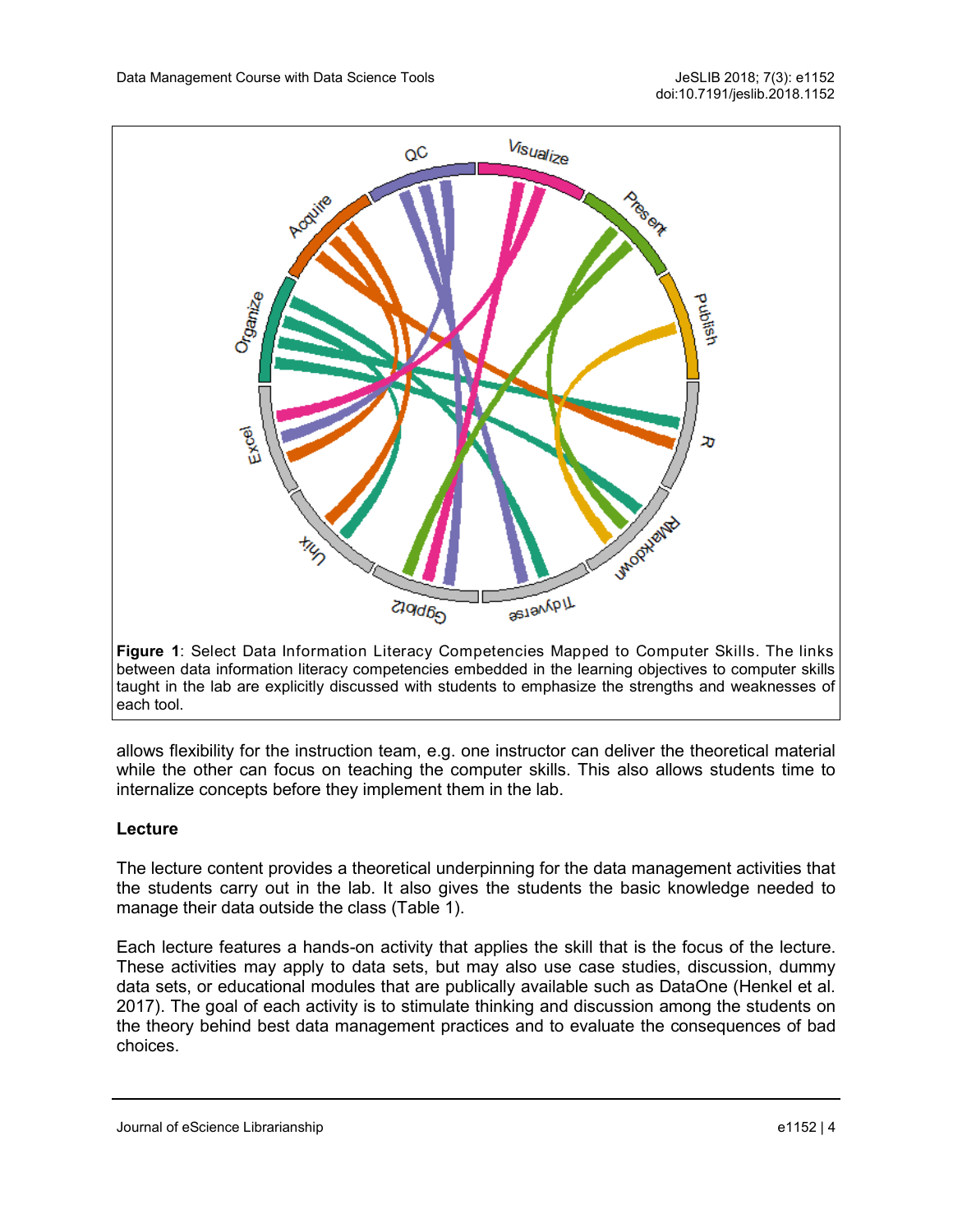| What is Data?                        | Data Acquisition from Public Repositories |
|--------------------------------------|-------------------------------------------|
| The Data Lifecycle                   | Data Presentation                         |
| Storage Media                        | Data Visualization                        |
| <b>Backup Strategies</b>             | Data Sharing and Use Agreements           |
| File and Directory Organization      | Data Publication                          |
| <b>Planning for Data Collection</b>  | <b>Big Data</b>                           |
| Data Validation                      | Data Management Plans                     |
| Data Exploration and Quality Control | <b>Final Project</b>                      |

**Table 1**: Topics covered in lectures in chronological order.

#### **Lab**

The labs were designed to reinforce concepts from the lecture while providing hands-on instruction with tools commonly used in the disciplines of the target students. A major goal was to help the students use the resources provided by the university to manage their data effectively. Resources included multiple data storage and transfer options, desktop and high-performance computing, and the tools UNIX, R (R Core Team 2017), RStudio (RStudio Team 2016) and Microsoft Excel.

Basic instruction on scripting with R was included and relied heavily on the features of RStudio, especially RMarkdown (Allaire et al. 2018). This file format allowed students to produce documents that incorporated text, figures, file and website links, and executed code that could generated results, e.g. table and figures, that are inserted into the document. Assignments in RMarkdown can be structured to parallel the data lifecycle from data acquisition, cleaning and transformation to analysis, visualization, and sharing (Supplemental Content). Importantly, RMarkdown files are plain text and easy to version control. Currently, RMarkdown supports code written in R, Python, C<sup>++</sup>, SQL and Stan, and some UNIX commands can be executed with R code. In short, RStudio provides many features that are required by the students to implement their data management strategies.

Many R packages have significant shortcomings when it comes to DIL competencies, and base R syntax for data manipulation is difficult to teach. Therefore, the course used the *tidyverse* collection of R packages (Wickham 2017), including *ggplot2* (Wickham 2009), for several reasons. RStudio provides strong support for these packages in the help menus, making it easier for students to learn. Learning is also facilitated because the *tidyverse*  functions are human-literate as opposed to computer-literate, e.g. you can *filter* observations or *select* variables from your data set whereas base R uses a combination of square brackets,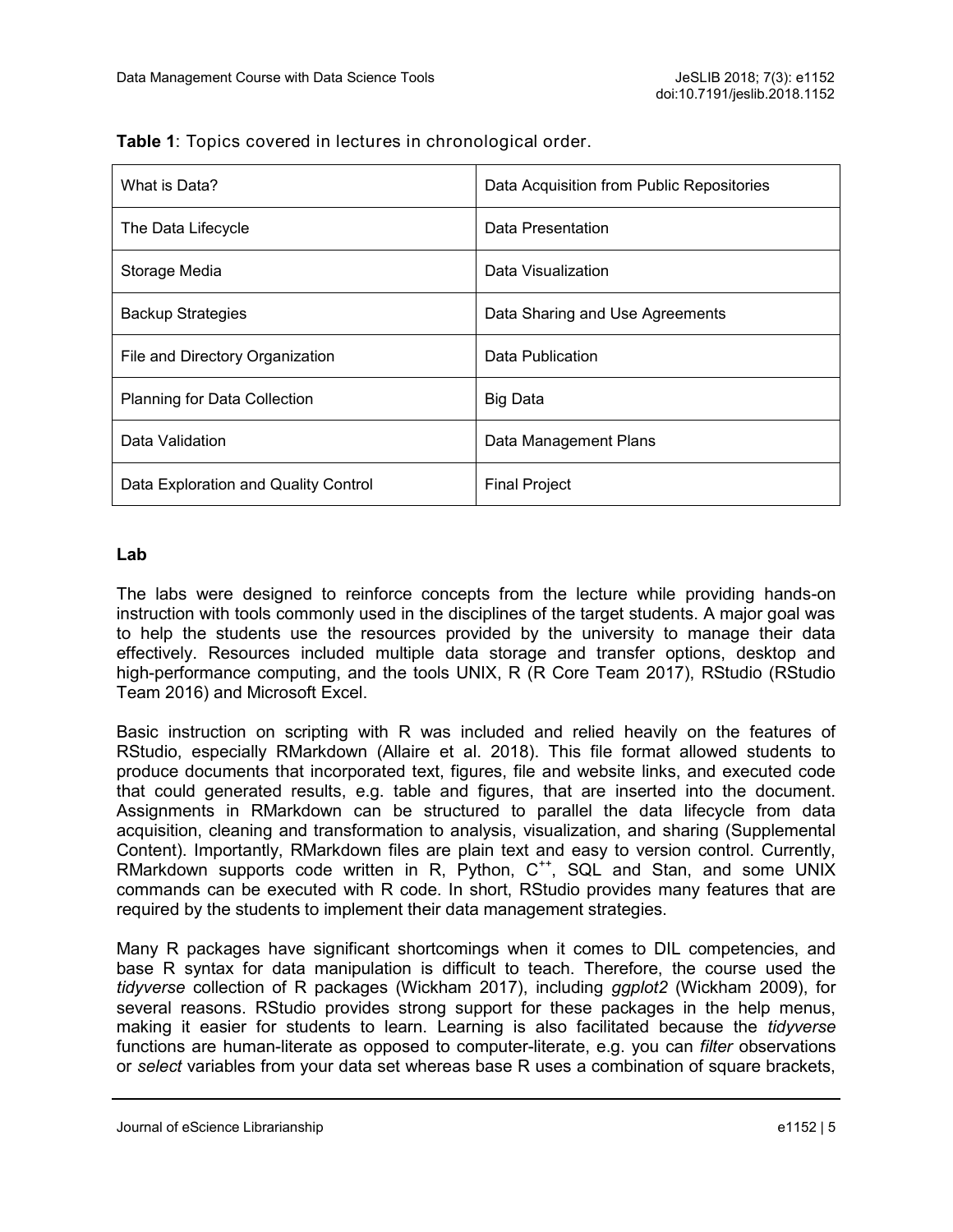dollar signs, and commas to extract data. Importantly, the idea of *tidy* data aligns with data literacy concepts (Wickham 2014), especially issues of data organization, quality assurance and analysis. A shortcoming of *tidyverse* is that it applies to rectangular datasets, i.e. rows and columns of data. This is not a major issues because most of the students work with rectangular data sets, and they can build on their R skills with packages that can handle data formats such as JSON.

Data visualization is a strength of R, and *ggplot2* provides a "grammar of graphics" in which data visualizations are built from multiple layers of data, each of which provides key information to the viewer (Wickham 2010). The idea of layers is not new in graphic design, but the implementation in *ggplot2* is fairly intuitive, easy to teach, and easy to document. Importantly, the data manipulation methods of *tidyverse* integrate smoothly with *ggplot2* data visualization methods.

It should be emphasized that the lab instruction is not intended to teach computer programming, *per se*. Computational concepts such as recursion, nested expressions, and application development are kept to a minimum. Similarly, statistical concepts are not covered in the course, even though R is designed for statistical computing and analysis. The emphasis is on using R and RMarkdown to document processes such as data cleaning, transformation, visualization, and analysis to facilitate research data management.

Some lab instruction with UNIX and Microsoft Excel was also included. At the University, UNIX skills are required to use some computing resources, e.g. logging on, finding software and moving files. Likewise, Excel is thoroughly embedded in most disciplines, so some instruction on best practices with Excel was included, e.g. carefully importing data to avoid corruption, data validation and filtering.

#### **Assessment**

Assessments included homework, lab exercises and a data management plan (DMP) with a short presentation. The format of the homework and DMP are typical of DIL courses. The lab exercises are different in that they require students to use computer skills to solve data management problems such as data cleaning or visualization. Students were graded on completing the data management problem, not on the elegance or efficiency of the computer code.

A novel assessment used in the course is the data management notebook written in RMarkdown. The students were instructed to record their notes, specific assignments, R code examples, common computer tasks (e.g. mapping network drives), data management rules (e.g. LOCKSS), and information resources in their notebook throughout the semester. The notebook is the student's opportunity to integrate the course content into a document that they can readily refer to in the future or share with others. The grading rubric assigned points based on use of good data management, content organization, use of R and RMarkdown, depth and breadth of content, and critical thinking applied to course concepts. Generally, students did quite well with this assignment, and several students produced outstanding notebooks that demonstrated that they were already building on the material covered in the course.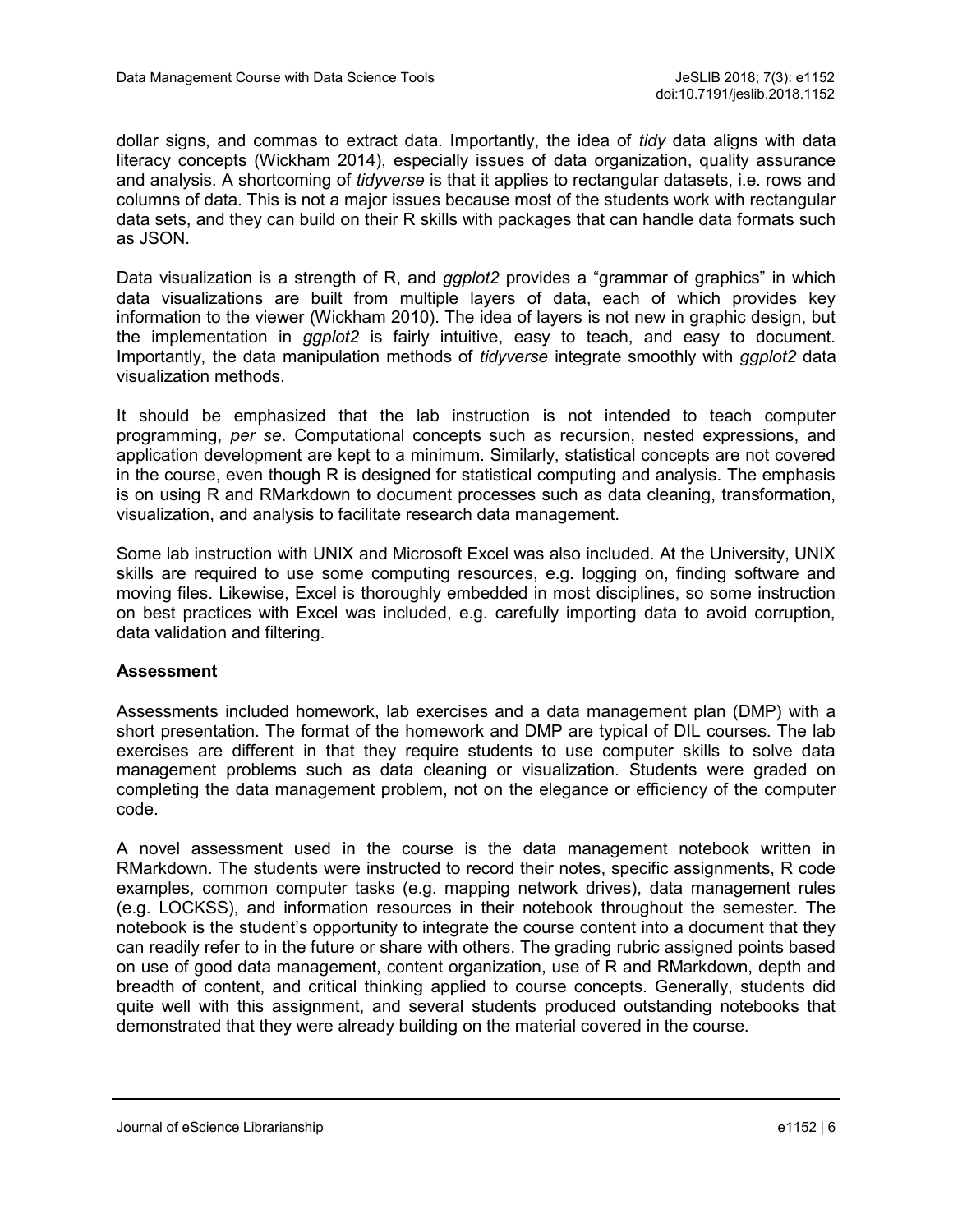### **Feedback**

Students were surveyed at the end of the course (Supplemental Content). Of 12 students who completed the class, six finished the course survey. The feedback for all aspects of the course was positive. Four were extremely satisfied and two were moderately satisfied with the course, and all respondents were likely to recommend the course to a friend. Students liked the opportunity to apply data management concepts using tools such as R. However, students with less computer experience noted that the infrastructure could be confusing at times. Students also requested more work with case studies in lecture and more time with UNIX and Git version control in lab.

Feedback from faculty in other departments has been informal. There is a general recognition that the training the course provides is important, but getting students in the class is still a challenge. The course was scheduled again for spring 2018, but it was cancelled because of low enrollment. On the success side, for fall 2018, one department required all entering graduate students to enroll in the class. As part of the campus-wide data science initiative at the University, librarians are developing a graduate certificate in data management that will include this course. More formal feedback and discussion of courses will be part of the development process.

#### **Future Developments**

Teaching data management is always challenging but adding tools such as Unix and R add complications because students absorb this material at different paces. Computers are intolerant of typographical and syntax errors, so student progress was often hindered by minor errors in coding. This is an unavoidable consequence of computer coding, but it does reinforce the importance of good data management practices such a data cleaning and consistent data entry.

Fortunately, tools such as the *learnr* R package (Borges and Allaire 2018) can be used to develop instructional materials that are amenable to a "flipped" classroom (Brunner and Kim 2016, Brauer, Torfs, and Uijlenhoet 2018). *Learnr* tutorials are small web applications that can be used to teach fundamentals of R programming and data manipulation. Future iterations of the course will have lab instruction supplemented by *learnr* tutorials that students can work through at their own pace. Tutorials have already been piloted on a small scale for other courses.

One limitation of the current course is that engineering students typically do not use R, preferring Python or MATLAB instead. Any course is necessarily limited by the knowledge and skills of the instructors, and the developers of this course have no experience with Python or MATLAB. However, with the proper skills, the lab instruction could be adapted for these tools. Python would be an excellent choice because of its popularity, wealth of packages, and workflow documentation methods such as Jupyter Notebooks.

### **Conclusions**

This course provides students with practical, hands on experience in data management techniques using robust data science tools. Through a lecture/lab format, students get both the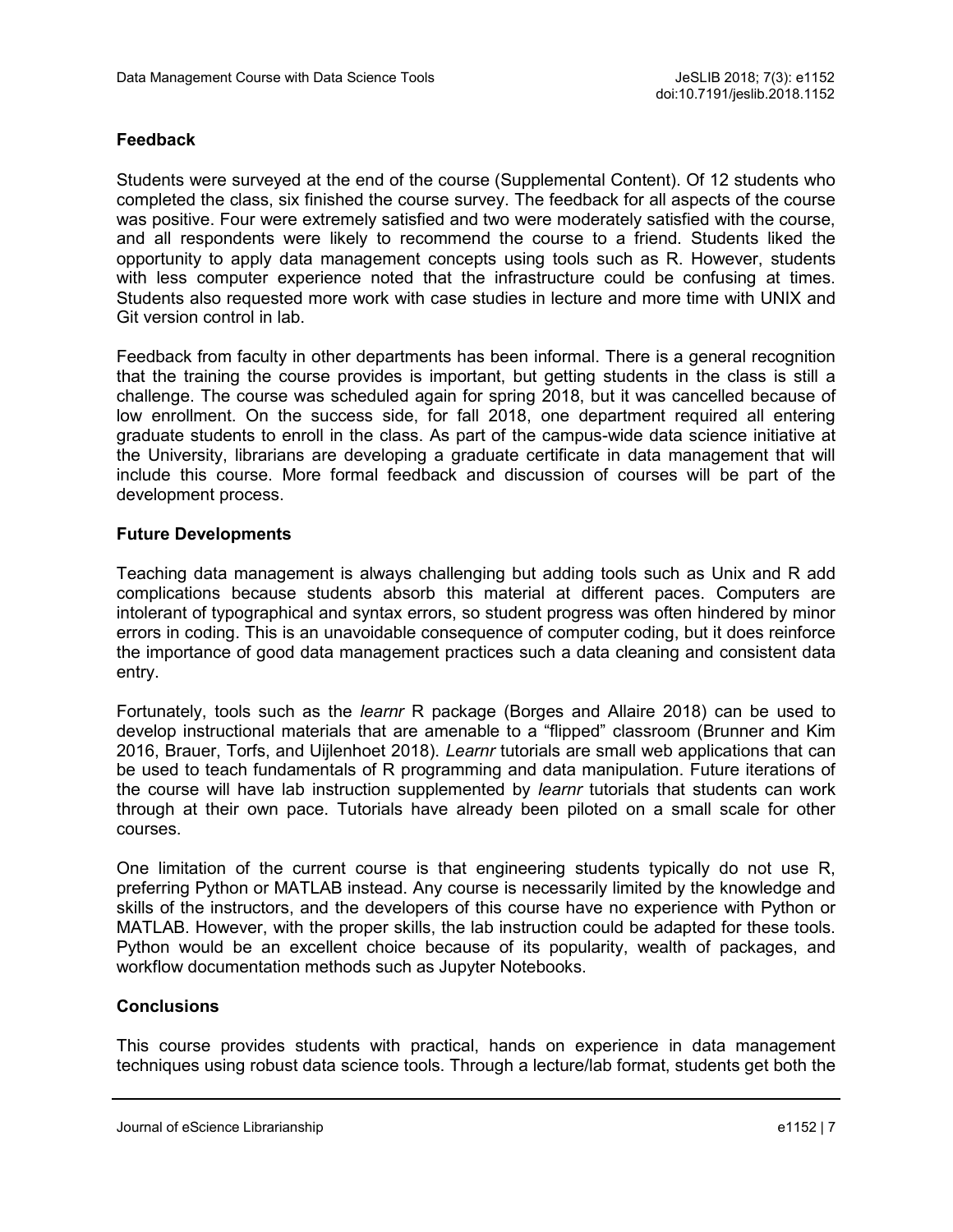theoretical and practical applications that they need and want to manage their research data. Student feedback indicates that the mix of theoretical concepts and practical skills was appreciated. One department has enrolled all new graduate students in the course for fall 2018 and the course is under consideration as actual requirement for that graduate program, showing that departmental support for such courses is possible. Current efforts are directed to scaling-up the course and adapting the content to other disciplines to satisfy a requirement in a nascent data management graduate certificate.

#### **Supplemental Content**

Supplemental Files 1 & 2 An online supplement to this article can be found at <http://dx.doi.org/10.7191/jeslib.2018.1152> under "Additional Files".

#### **Acknowledgements**

The authors would like to acknowledge Jake Carlson and Marianne Stowell Bracke, who developed an earlier iteration of this course in Purdue's College of Agriculture and who left the authors in charge of the earlier course, giving us a chance to iterate. The authors would also like to acknowledge Nastasha Johnson for assistance in developing the LIBR pilot of the course and Noel Diaz and Stephan Miller for developing and supporting the technical infrastructure for the course.

#### **Disclosures**

The substance of this article is based upon a poster presentation at RDAP Summit 2018: "Developing an Active Learning Data Course " [https://osf.io/b537a.](https://osf.io/b537a)

#### **References**

Adamick, Jessica, Rebecca C. Reznik-Zellen, and Matt Sheridan. 2012. "Data Management Training for Graduate Students at a Large Research University." *Journal of eScience Librarianship* 1(3): e1022. <http://dx.doi.org/10.7191/jeslib.2012.1022>

Addison, Aaron, and Moore, Jennifer. 2015. "Teaching Users to Work Wiht Research Data: Case Studies in Architecture, History and Social Work." *IASSIST Quarterly* 39(4): 39-43. <https://doi.org/10.29173/iq905>

Allaire, J. J., Yihui Xie, Jonathan McPherson, Javier Luraschi, Kevin Ushey, Aron Atkins, Hadley Wickham, Joe Cheng, and Winston Chang. 2018. *Rmarkdown: Dynamic Documents for R*. https://CRAN.R-[project.org/package=rmarkdown](https://CRAN.R-project.org/package=rmarkdown)

Borges, Barbara, and J. J. Allaire. 2018. *Learnr: Interactive Tutorials for R*. https://CRAN.R-[project.org/package=learnr](https://CRAN.R-project.org/package=learnr)

Bracke, Marianne, and Michael Fosmire. 2015. "Teaching Data Information Literacy Skills in a Library Workshop Setting: A Case Study in Agricultural and Biological Engineering." In *Data Information Literacy: Librarians, Data, and the Education of a New Generation of Researchers*, 129-148. Purdue University Press. <http://www.jstor.org/stable/j.ctt6wq2vh.11>

Carlson, Jake, and Marianne Stowell Bracke. 2015. "Planting the Seeds for Data Literacy: Lessons Learned from a Student-Centered Education Program." *International Journal of Digital Education* 10(1): 95-110. <https://doi.org/10.2218/ijdc.v10i1.348>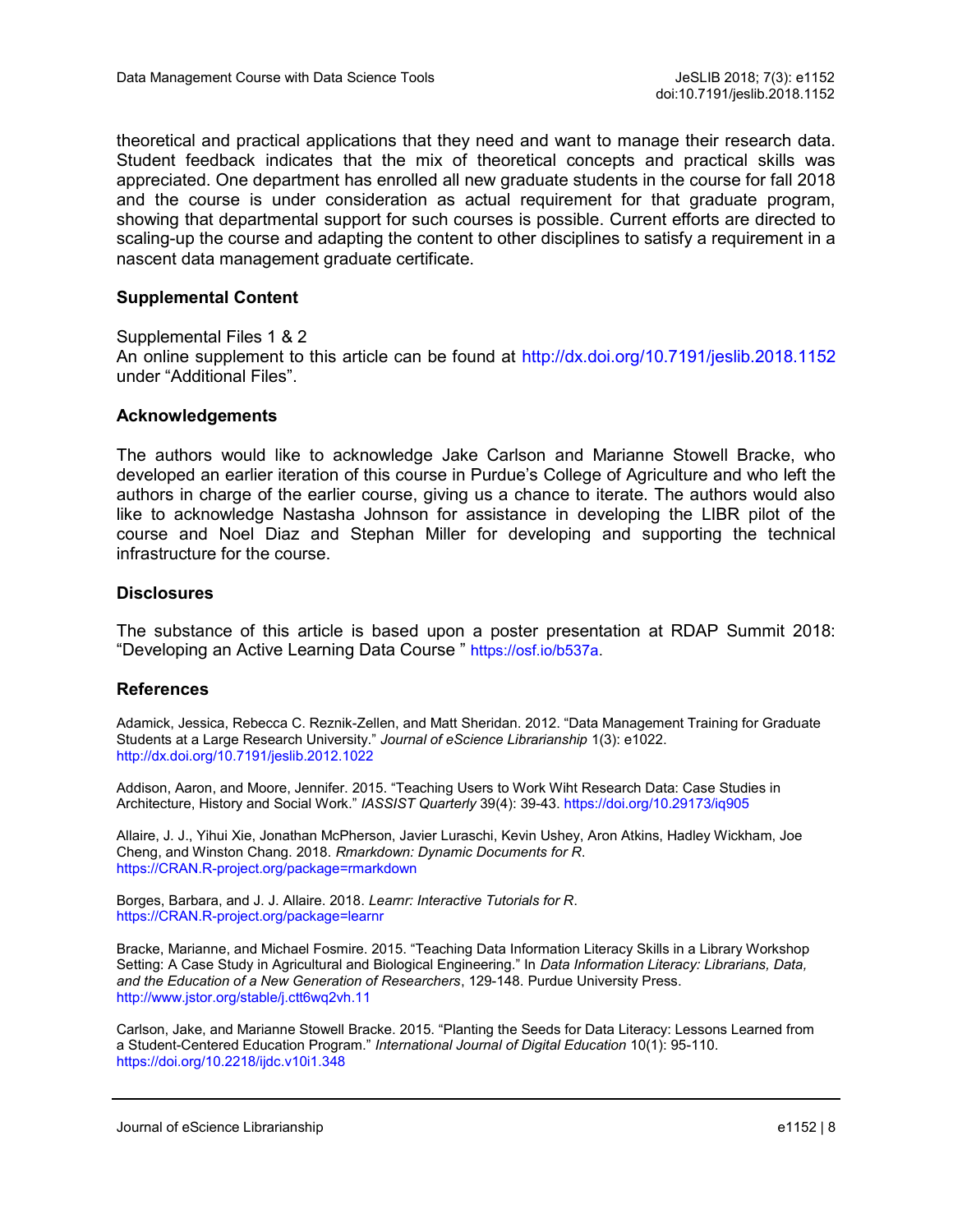Carlson, Jake, Michael Fosmire, Chris C. Miller, and Megan Sapp Nelson. 2011. "Determining Data Information Literacy Needs: A Study of Students and Research Faculty." *Portal: Libraries and the Academy* 11(2): 629-657. <https://doi.org/10.1353/pla.2011.0022>

Clement, Ryan, Amy Blau, Parvaneh Abbaspour, and Eli Gandour-Rood. 2017. "Team-Based Data Management Instruction at Small Liberal Arts Colleges." *IFLA Journal* 43(1): 105-118. <https://doi.org/10.1177/0340035216678239>

Frank, Emily P., and Nils Pharo. 2016. "Academic Librarians in Data Information Literacy Instruction: A Case Study in Meteorology." *College & Research Libraries* 77(4): 536–552. <https://doi.org/10.5860/crl.77.4.536>

Henkel, Heather, Viv Hutchison, Carly Strasser, Stacy Rebich Hespanha, Kristin Vanderbilt, Lynda Wayne, Stephanie Hampton, et al. 2017. "DataONE Education Modules." *DataONE*. [https://www.dataone.org/education](https://www.dataone.org/education-modules)-modules

Holles, Joseph H., and Larry Schmidt. 2018. "Implementing a Graduate Class in Research Data Management for Science and Engineering Students." In *Design and Implementation of Graduate Education, 2018 ASEE Annual Conference & Exposition*. Salt Lake City, Utah. <https://www.asee.org/public/conferences/106/papers/21190/view>

Johnson, Matthew Weirick. 2017. "Personal Health Data, Surveillance, & Biopolitics: Toward a Personal Health Data Information Literacy." *Progressive Librarian* 46(Winter 2017/2018): 150-158. [http://www.progressivelibrariansguild.org/PL\\_Jnl/contents46.shtml](http://www.progressivelibrariansguild.org/PL_Jnl/contents46.shtml)

Johnston, Lisa, and Jon Jeffryes. 2014a. "Data Management Skills Needed by Structural Engineering Students: Case Study at the University of Minnesota." *Journal of Professional Issues in Engineering Education and Practice*  140(2): 05013002. [https://doi.org/10.1061/\(ASCE\)EI.1943](https://doi.org/10.1061/(ASCE)EI.1943-5541.0000154)-5541.0000154

———. 2014b. "Steal This Idea: A Library Instructors' Guide to Educating Students in Data Management Skills." *College & Research Libraries News* 75(8): 431-434. <https://doi.org/10.5860/crln.75.8.9175>

Konkiel, Stacy, Brianna Marshall, and David Edward Polley. 2013. "Integrating Data Management Literacies with Data Visualization Instruction: A One-Shot Workshop." Presented at the *Data Information Literacy Symposium*, West Lafayette, Indiana, September 22. <http://hdl.handle.net/2022/16814>

Macy, Katharine V., and Heather L. Coates. 2016. "Data Information Literacy Instruction in Business and Public Health: Comparative Case Studies." *IFLA Journal* 42(4): 313-327. <https://doi.org/10.1177/0340035216673382>

Mannheimer, Sara, and Ryer Banta. 2018. "Personal Digital Archiving as a Bridge to Research Data Management: Theoretical and Practical Approaches to Teaching Research Data Management Skills for Undergraduates." In *The Complete Guide to Personal Digital Archiving*. ALA Editions/Neal-Schuman. <https://scholarworks.montana.edu/xmlui/handle/1/12678>

Noble, William Stafford. 2009. "A Quick Guide to Organizing Computational Biology Projects." *PLoS Computational Biology* 5(7): e1000424. <https://doi.org/10.1371/journal.pcbi.1000424>

Qin, Jian, and John D'ignazio. 2010. "The Central Role of Metadata in a Science Data Literacy Course." *Journal of Library Metadata* 10(2-3): 188-204.<https://doi.org/10.1080/19386389.2010.506379>

R Core Team. 2017. *R: A Language and Environment for Statistical Computing*. Vienna, Austria: R Foundation for Statistical Computing. [https://www.R](https://www.R-project.org)-project.org

RStudio Team. 2016. *RStudio: Integrated Development Environment for R*. Boston, MA: RStudio, Inc. <http://www.rstudio.com>

Thielen, Joanna, Sara M. Samuel, Jake Carlson, and Mark Moldwin. 2017. "Developing and Teaching a Two-Credit Data Management Course for Graduate Students in Climate and Space Sciences." *Issues in Science and Technology Librarianship* 86(Spring 2017). <http://dx.doi.org/10.5062/F42Z13HQ>